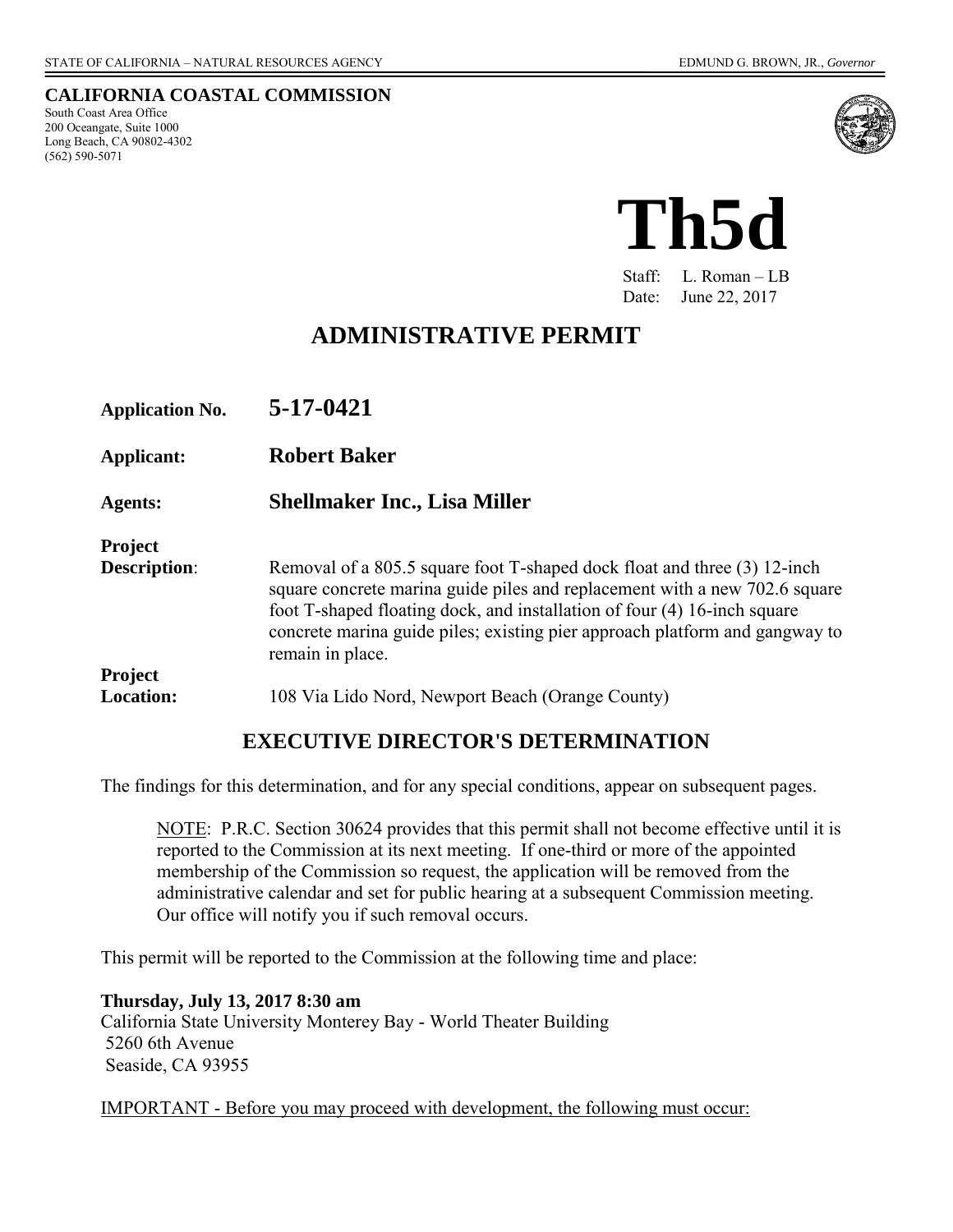5-17-0421 (Baker) Administrative Permit

Pursuant to 14 Cal. Admin. Code Sections 13150(b) and 13158, you must sign the enclosed duplicate copy acknowledging the permit's receipt and accepting its contents, including all conditions, and return it to our office. Following the Commission's meeting, and once we have received the signed acknowledgement and evidence of compliance with all special conditions, we will send you a Notice of Administrative Permit Effectiveness.

#### **BEFORE YOU CAN OBTAIN ANY LOCAL PERMITS AND PROCEED WITH DEVELOPMENT, YOU MUST HAVE RECEIVED BOTH YOUR ADMINISTRATIVE PERMIT AND THE NOTICE OF PERMIT EFFECTIVENESS FROM THIS OFFICE.**

 JOHN AINSWORTH Executive Director

 By: Liliana Roman Title: Coastal Program Analyst

## **STANDARD CONDITIONS**

This permit is granted subject to the following standard conditions:

- 1. **Notice of Receipt and Acknowledgment.** The permit is not valid and development shall not commence until a copy of the permit, signed by the permittee or authorized agent, acknowledging receipt of the permit and acceptance of the terms and conditions, is returned to the Commission office.
- 2. **Expiration.** If development has not commenced, the permit will expire two years from the date the Commission voted on the application. Development shall be pursued in a diligent manner and completed in a reasonable period of time. Application for extension of the permit must be made prior to the expiration date.
- 3. **Interpretation.** Any questions of intent or interpretation of any term or condition will be resolved by the Executive Director or the Commission.
- 4. **Assignment.** The permit may be assigned to any qualified person, provided assignee files with the Commission an affidavit accepting all terms and conditions of the permit.
- 5. **Terms and Conditions Run with the Land.** These terms and conditions shall be perpetual, and it is the intention of the Commission and the permittee to bind all future owners and possessors of the subject property to the terms and conditions.

**SPECIAL CONDITIONS:** See pages six through nine.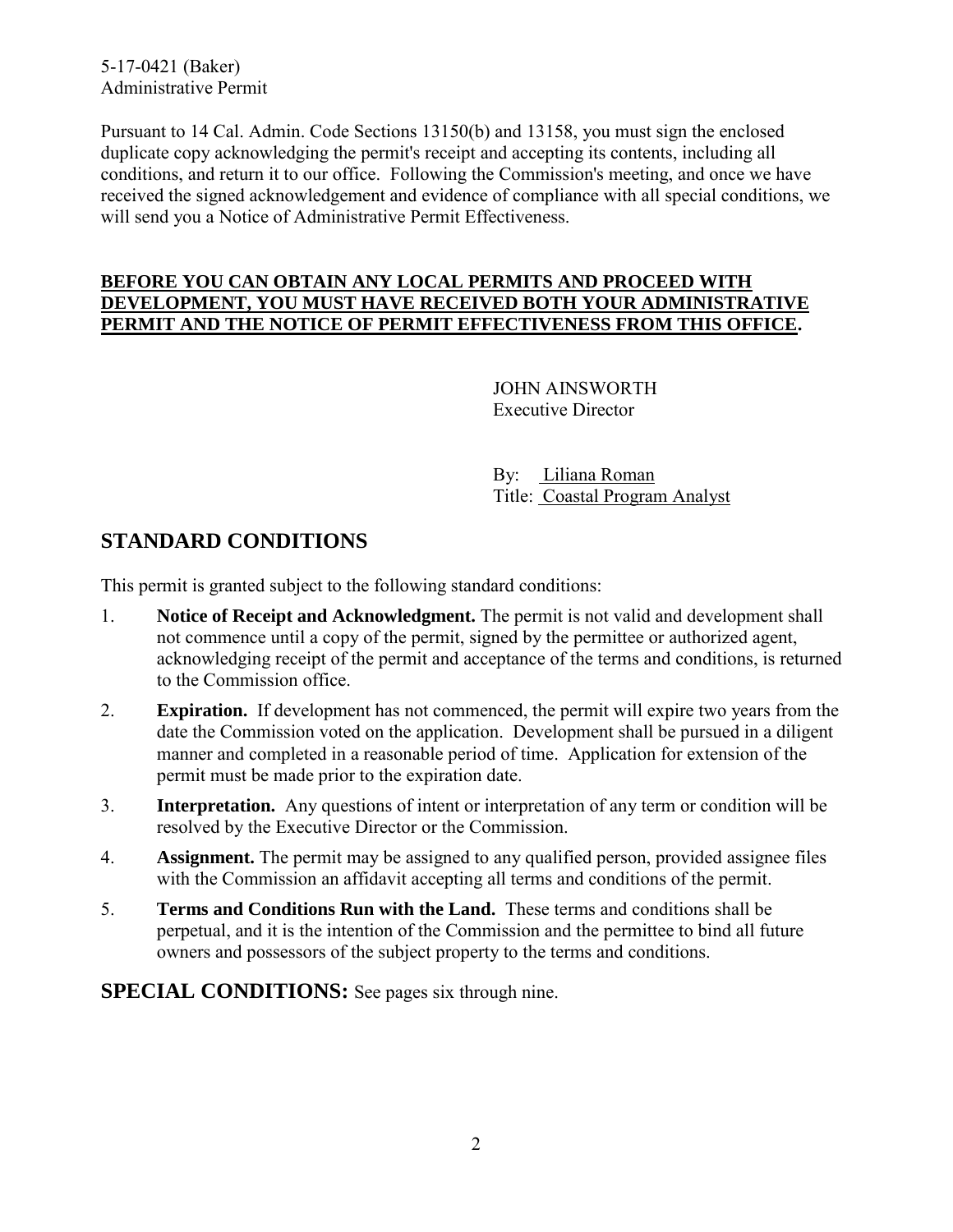#### **EXECUTIVE DIRECTOR'S DETERMINATION (continued):**

The Executive Director hereby determines that the proposed development is a category of development, which, pursuant to PRC Section 30624, qualifies for approval by the Executive Director through the issuance of an Administrative Permit. Subject to Standard and Special Conditions as attached, said development is in conformity with the provisions of Chapter 3 of the Coastal Act of 1976 and will not have any significant impacts on the environment within the meaning of the California Environmental Quality Act. If located between the nearest public road and the sea, this development is in conformity with the public access and public recreation policies of Chapter 3.

## **FINDINGS FOR EXECUTIVE DIRECTOR'S DETERMINATION**

### **A. PROJECT DESCRIPTION**

l

The proposed project involves the following: removal of a 805.5 square foot T-shaped dock float and three (3) 12-inch square concrete marina guide piles and replacement with a new 702.6 square foot T-shaped floating dock, and installation of four (4) 16-inch square concrete marina guide piles. The proposed project only involves removal and replacement of the dock float, the existing pier approach platform and gangway are proposed to remain in place (**[Exhibit #2](https://documents.coastal.ca.gov/reports/2017/7/th5d/th5d-7-2017-exhibits.pdf)**). Proposed new dock float decking will be comprised of AZEK, a wood composite material. Water coverage from the proposed dock float will be decreased from 805.5 sq. ft. to 702.6 sq. ft.; resulting in a decrease of 102.9 sq. ft. The existing and proposed boat dock system does not extend beyond the Pier head Line<sup>1</sup> or extend past the Project Line<sup>2</sup> consistent with the City of Newport Beach Harbor Permit Policy.

The subject site is developed with a single-family residence and private residential dock located at 108 Via Lido Nord in the City of Newport Beach, Orange County (**[Exhibit #1](https://documents.coastal.ca.gov/reports/2017/7/th5d/th5d-7-2017-exhibits.pdf)**). Single-family residences and associated private boat dock systems characterize the subject site and the surrounding area.

The City of Newport Beach has a certified Local Coastal Program. However, due to the project location over public tidelands/submerged lands, the project is within an area of the Commission's retained permit jurisdiction. Nonetheless, the City's certified Local Coastal Program may be used as guidance. The certified Coastal Zoning Map zoning designation at the project site is TS – Submerged Lands and Tidelands. The proposed development is consistent with the City's certified LCP, specifically with Implementation Plan Section 21.48.085 – Public Trust Lands which limits uses in the TS Coastal Zoning District to those uses that are subject to the Common Law Public Trust, such uses are limited to navigation, fishing, commerce, public access, water-oriented recreation, open space and environmental protection. The City of Newport Beach Harbor Resources Division reviewed the proposed dock replacement plans and issued a Harbor Permit/Approval-in-Concept dated 1/19/17.

<sup>&</sup>lt;sup>1</sup> As defined by the City of Newport Beach Municipal Code, Title 17 - Harbor Code, the Pierhead Line refers to the harbor water area perimeter lines that define the limit of pier and floating dock structures and defines the limit of construction except as otherwise approved by the City Council.

<sup>&</sup>lt;sup>2</sup> As defined by the City of Newport Beach Municipal Code, Title 17 - Harbor Code, the Project Line refers to the harbor water area channel lines of the improvements constructed by the Federal Government in 1935-1936.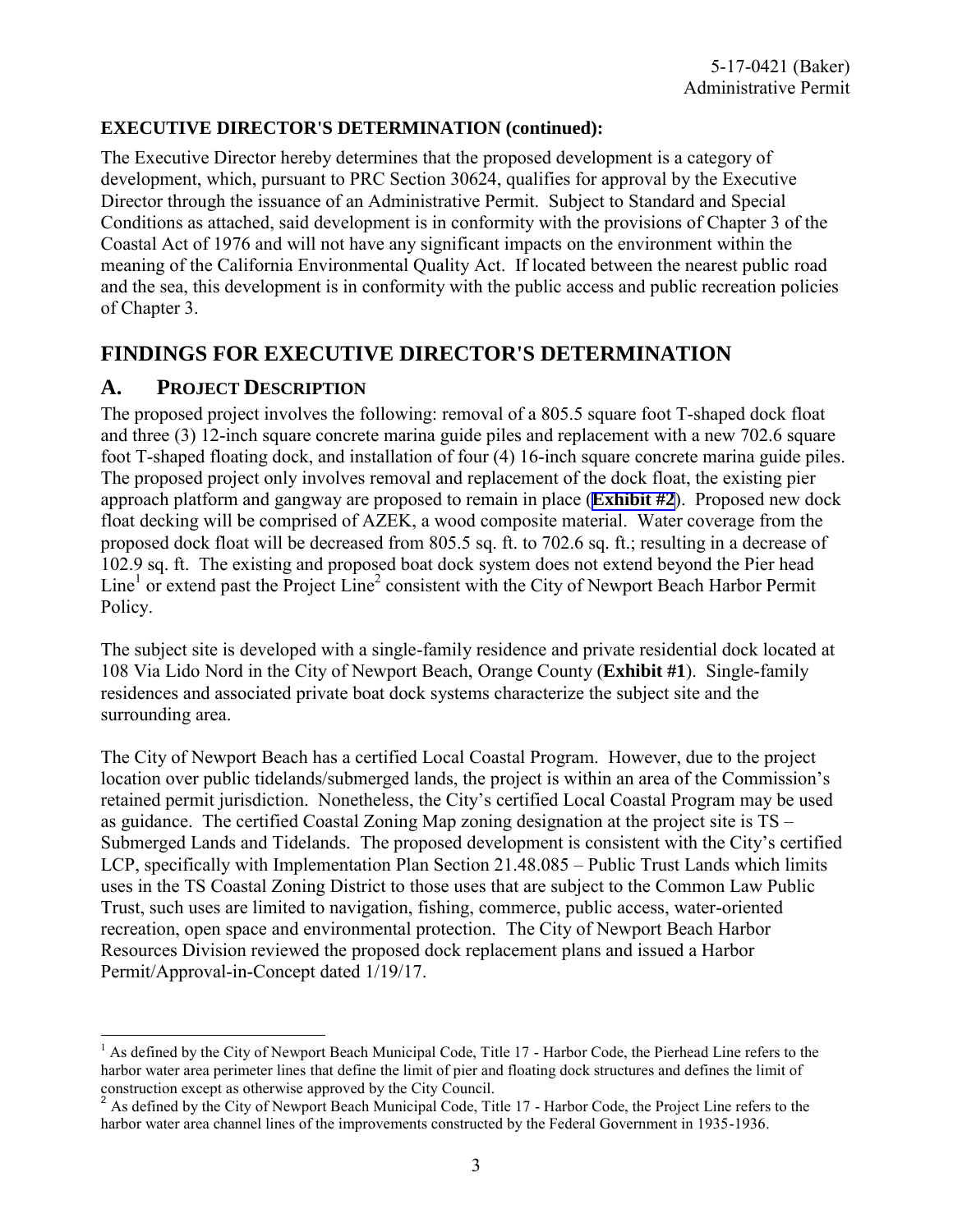#### 5-17-0421 (Baker) Administrative Permit

The proposed replacement dock will be used for boating related purposes to serve a single-family residential development. The proposed dock is being constructed on public tidelands and/or within an area subject to public trust doctrine. The proposed development would continue to preclude the general public from utilizing the public water area underneath the dock for recreation or navigational purposes. The proposed development consisting of demolition and replacement of a private dock float on an existing developed residential lot on a bulkhead lot will not have any new adverse impact on public access to the coast or to nearby recreational facilities. There is no direct public pedestrian access to public tidelands through the private residential lot at the subject site. There is no sandy beach area in front of the subject site, therefore, in this case, the placement of a dock system beyond the bulkhead would not create an impediment to public access as there is no opportunity for the public to walk upon the land in front of the bulkhead at this site. The nearest available public access is located approximately 400 feet south of the project site at the Via Antibes street-end at Via Lido Nord. From this access point, members of the public may have access to the beach/public tidelands surrounding Upper Newport Bay and, for example, launch a kayak.

Additionally, in this case, there is an existing significant pattern of development of private residential docks beyond the bulkhead (**[Exhibit #1](https://documents.coastal.ca.gov/reports/2017/7/th5d/th5d-7-2017-exhibits.pdf)**). Thus, the proposed dock replacement at this site and in this location would not establish a new pattern of development (nor create a new adverse public access condition, as previously mentioned). Finally, the Commission imposes **Special Condition No. 4** [stating that the approval of a coastal development permit for the project does](#page-5-0) not waive any public rights or interest that exist or may exist on the property or on adjacent public waters.

The site was surveyed by Dive Works, Diving Service for both eelgrass and *Caulerpa taxifolia* and no eelgrass or *Caulerpa taxifolia* was discovered in the project area or vicinity. The surveys took place on October 31, 2016 at the tail end of the active growth phase of eelgrass (typically March through October). An eelgrass survey is valid for a 60 day period and a *Caulerpa taxifolia* survey is valid for a 90-day period with the exception of surveys completed in August-October. A survey completed in August - October shall be valid until the resumption of active growth (i.e., March 1). As the item is scheduled to be heard by the Coastal Commission at its July 2017 meeting, the surveys will no longer be valid. Therefore, a subsequent eelgrass and *Caulerpa taxifolia* survey will be required prior to commencement of construction in the water should the coastal development permit application be approved. Therefore, the Commission imposes **[Special Conditions No. 2](#page-5-0)** and **No. 3**, which identifies the procedures necessary to be completed prior to commencement of construction. Also, if any eelgrass or *Caulerpa taxifolia* is found growing at the project site or vicinity, **[Special Conditions No. 3](#page-8-0)** also identifies the procedures necessary to be completed prior to commencement of demolition/construction.

The storage or placement of construction material, debris, or waste in a location where it could be discharged into coastal waters would result in an adverse effect on the marine environment. The proposed project includes measures to help ensure protection of coastal waters and marine resources during construction. Measures proposed include: floating debris shall be removed from the water and disposed of properly, all construction activities shall occur within the designated project footprint, and silt curtains shall be used during pile replacement. The Regional Water Quality Control Board (RWQCB) has determined that the proposed project will not adversely impact water quality if standard construction methods and materials are used. The applicant has applied for a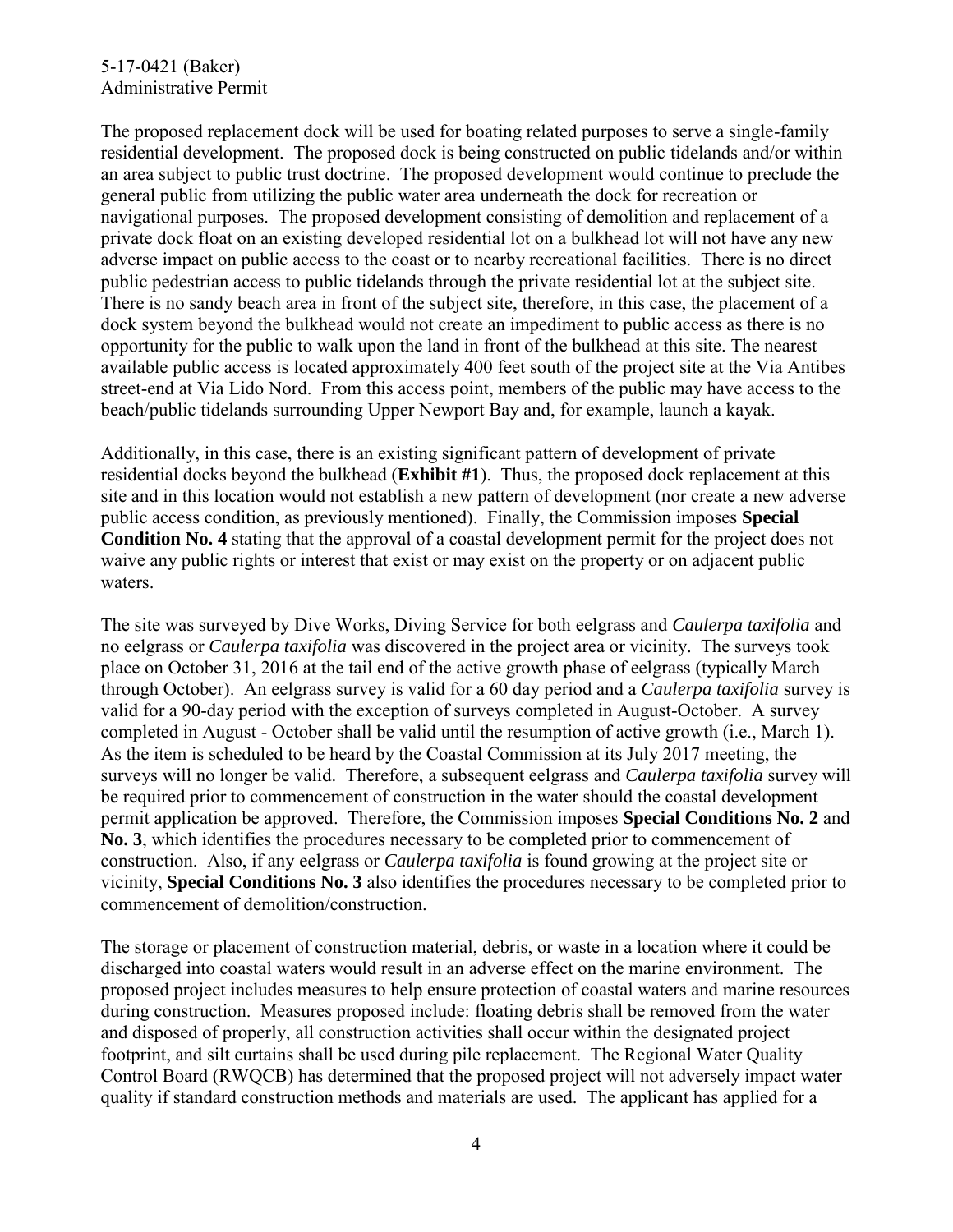permit from the U.S. Army Corps of Engineers and the permit is pending coastal development permit approval. To ensure that all impacts (pre- and post- construction) to water quality are minimized, however, and to reduce the potential for construction related impacts on water quality, the Commission imposes **Special Condition No. 1**, which requires, but is not limited to, appropriate storage and handling of construction equipment and materials to minimize the potential of pollutants to enter coastal waters; and the continued use and maintenance of post construction BMPs.

### **B. PUBLIC ACCESS**

The proposed development will not affect the public's ability to gain access to, and/or to use the coast and nearby recreational facilities. Therefore, as proposed and as conditioned, the project conforms to Sections 30210 through 30214, Sections 30220 through 30224, and 30252 of the Coastal Act.

### **C. HABITAT**

As conditioned, the development will not result in significant degradation of adjacent habitat, recreation areas, or parks and is compatible with the continuance of those habitat, recreation, or park areas. Therefore, the Commission finds that the project, as conditioned, conforms to Section 30240(b) of the Coastal Act.

### **D. MARINE RESOURCES**

The proposed recreational boat dock development and its associated structures are an allowable and encouraged marine related use. The project design includes the minimum sized pilings and the minimum number of pilings necessary for structural stability. There are no feasible less environmentally damaging alternatives available. As conditioned, the project will not significantly adversely impact eelgrass beds and will not contribute to the dispersal of the invasive aquatic algae, *Caulerpa taxifolia*. Further, as proposed and conditioned, the project, which is to be used solely for recreational boating purposes, conforms to Sections 30224 and 30233 of the Coastal Act.

## **E. WATER QUALITY**

The proposed work will be occurring on, within, or adjacent to coastal waters. The storage or placement of construction material, debris, or waste in a location where it could be discharged into coastal waters would result in an adverse effect on the marine environment. To reduce the potential for construction related impacts on water quality, the Commission imposes special conditions requiring, but not limited to, the appropriate storage and handling of construction equipment and materials to minimize the potential of pollutants to enter coastal waters. To reduce the potential for post-construction impacts to water quality the Commission requires the continued use and maintenance of post construction BMPs. As conditioned, the Commission finds that the development conforms to Sections 30230 and 30231 of the Coastal Act.

## **F. LOCAL COASTAL PROGRAM (LCP)**

Coastal Act section 30604(a) states that, prior to certification of a local coastal program ("LCP"), a coastal development permit can only be issued upon a finding that the proposed development is in conformity with Chapter 3 of the Act and that the permitted development will not prejudice the ability of the local government to prepare an LCP that is in conformity with Chapter 3. An LCP for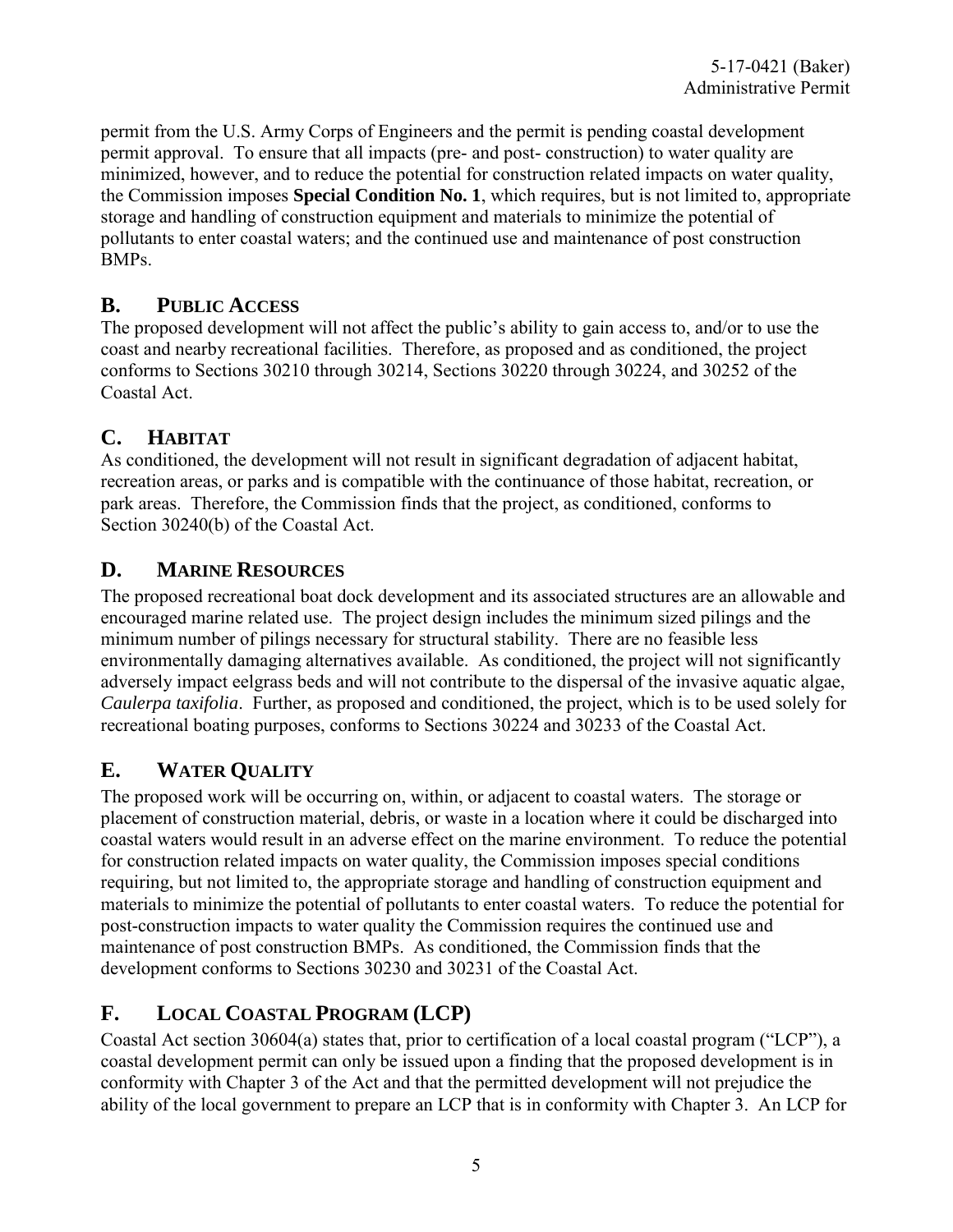<span id="page-5-0"></span>5-17-0421 (Baker) Administrative Permit

the City of Newport Beach was effectively certified January 13, 2017. However, the proposed development is occurring within an area of the Commission's retained permit jurisdiction, due to the project location over public tidelands/submerged lands. Consequently, the standard of review is the Coastal Act and the City's LCP is used only as guidance. As conditioned, the proposed development is consistent with Chapter 3 of the Coastal Act and with the certified LCP for the area.

## **G. CALIFORNIA ENVIRONMENTAL QUALITY ACT (CEQA)**

As conditioned, there are no feasible alternatives or additional feasible mitigation measures available that would substantially lessen any significant adverse effect that the activity may have on the environment. Therefore, the Commission finds that the proposed project, as conditioned to mitigate the identified impacts, is the least environmentally damaging feasible alternative and can be found consistent with the requirements of the Coastal Act to conform to CEQA.

## **SPECIAL CONDITIONS**

This permit is granted subject to the following special conditions:

### **1. Water Quality**

- **A. Construction Responsibilities and Debris Removal**
	- (1) No demolition or construction materials, equipment, debris, or waste shall be placed or stored where it may enter sensitive habitat, receiving waters or a storm drain, or be subject to wave, wind, rain or tidal erosion and dispersion;
	- (2) Any and all debris resulting from demolition or construction activities, and any remaining construction material, shall be removed from the project site within 24 hours of completion of the project;
	- (3) Demolition or construction debris and sediment shall be removed from work areas each day that demolition or construction occurs to prevent the accumulation of sediment and other debris that may be discharged into coastal waters;
	- (4) Machinery or construction materials not essential for project improvements will not be allowed at any time in the intertidal zone;
	- (5) If turbid conditions are generated during construction a silt curtain will be utilized to control turbidity;
	- (6) Floating booms will be used to contain debris discharged into coastal waters and any debris discharged will be removed as soon as possible but no later than the end of each day;
	- (7) Non buoyant debris discharged into coastal waters will be recovered by divers as soon as possible after loss;
	- (8) All trash and debris shall be disposed in the proper trash and recycling receptacles at the end of every construction day;
	- (9) The applicant shall provide adequate disposal facilities for solid waste, including excess concrete, produced during demolition or construction;
	- (10) Debris shall be disposed of at a legal disposal site or recycled at a recycling facility. If the disposal site is located in the coastal zone, a coastal development permit or an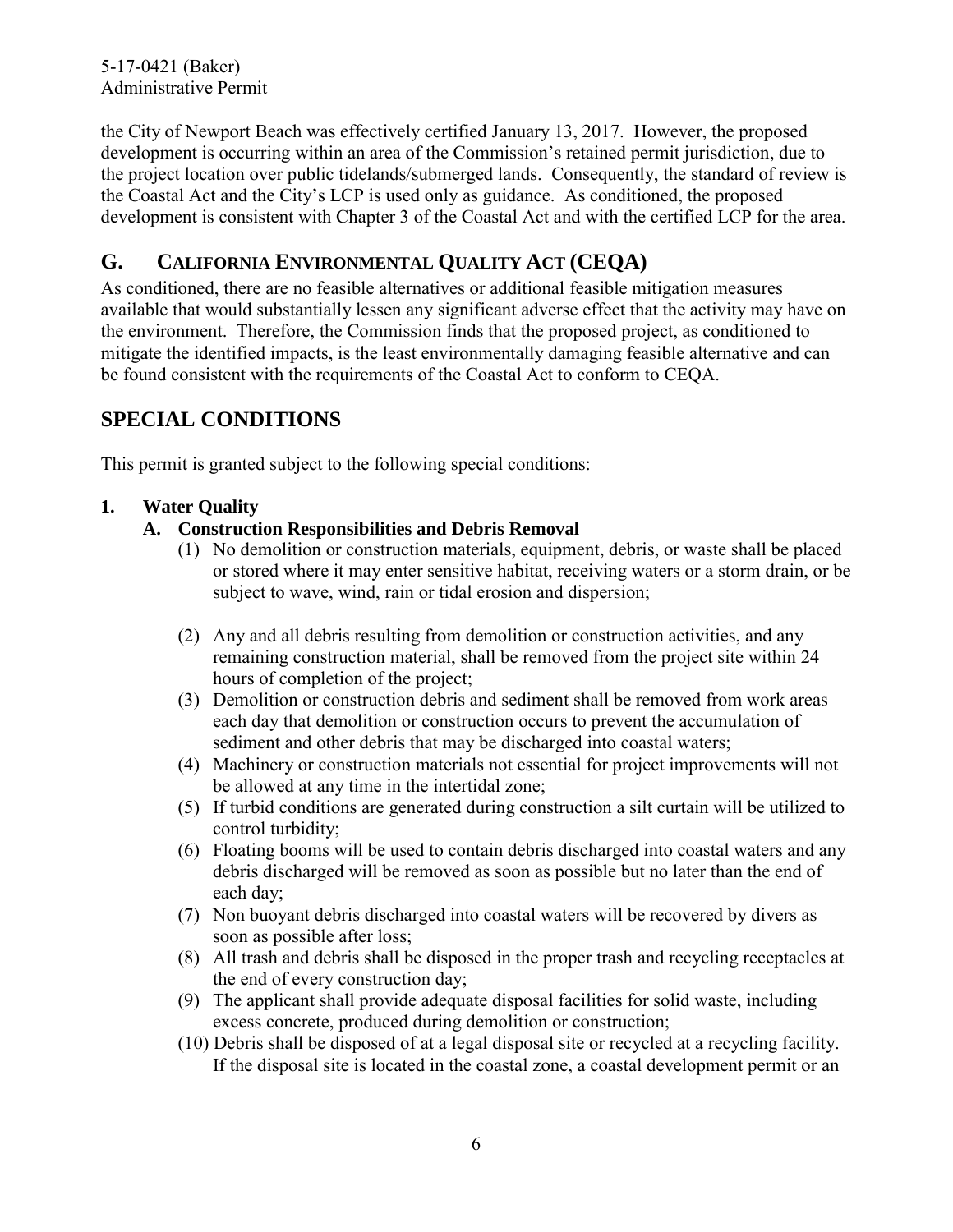amendment to this permit shall be required before disposal can take place unless the Executive Director determines that no amendment or new permit is legally required;

- (11) All stock piles and construction materials shall be covered, enclosed on all sides, shall be located as far away as possible from drain inlets and any waterway, and shall not be stored in contact with the soil;
- (12) Machinery and equipment shall be maintained and washed in confined areas specifically designed to control runoff. Thinners or solvents shall not be discharged into sanitary or storm sewer systems;
- (13) The discharge of any hazardous materials into any receiving waters shall be prohibited;
- (14) Spill prevention and control measures shall be implemented to ensure the proper handling and storage of petroleum products and other construction materials. Measures shall include a designated fueling and vehicle maintenance area with appropriate berms and protection to prevent any spillage of gasoline or related petroleum products or contact with runoff. The area shall be located as far away from the receiving waters and storm drain inlets as possible;
- (15) Best Management Practices (BMPs) and Good Housekeeping Practices (GHPs) designed to prevent spillage and/or runoff of demolition or construction-related materials, and to contain sediment or contaminants associated with demolition or construction activity, shall be implemented prior to the on-set of such activity;and
- (16) All BMPs shall be maintained in a functional condition throughout the duration of construction activity.

#### **B. Best Management Practices Program**

By acceptance of this permit the applicant agrees that the long-term water-borne berthing of boat(s) in the approved dock and/or boat slip will be managed in a manner that protects water quality pursuant to the implementation of the following BMPs.

- (1) Boat Cleaning and Maintenance Measures:
	- a. In-water top-side and bottom-side boat cleaning shall minimize the discharge of soaps, paints, and debris;
	- b. In-the-water hull scraping or any process that occurs under water that results in the removal of paint from boat hulls shall be prohibited. Only detergents and cleaning components that are designated by the manufacturer as phosphate-free and biodegradable shall be used, and the amounts used minimized; and
	- c. The applicant shall minimize the use of detergents and boat cleaning and maintenance products containing ammonia, sodium hypochlorite, chlorinated solvents, petroleum distillates or lye.
- (2) Solid and Liquid Waste Management Measures:
	- a. All trash, recyclables, and hazardous wastes or potential water contaminants, including old gasoline or gasoline with water, absorbent materials, oily rags, lead acid batteries, anti-freeze, waste diesel, kerosene and mineral spirits will be disposed of in a proper manner and will not at any time be disposed of in the water or gutter.
- (3) Petroleum Control Management Measures:
	- a. Boaters will practice preventive engine maintenance and will use oil absorbents in the bilge and under the engine to prevent oil and fuel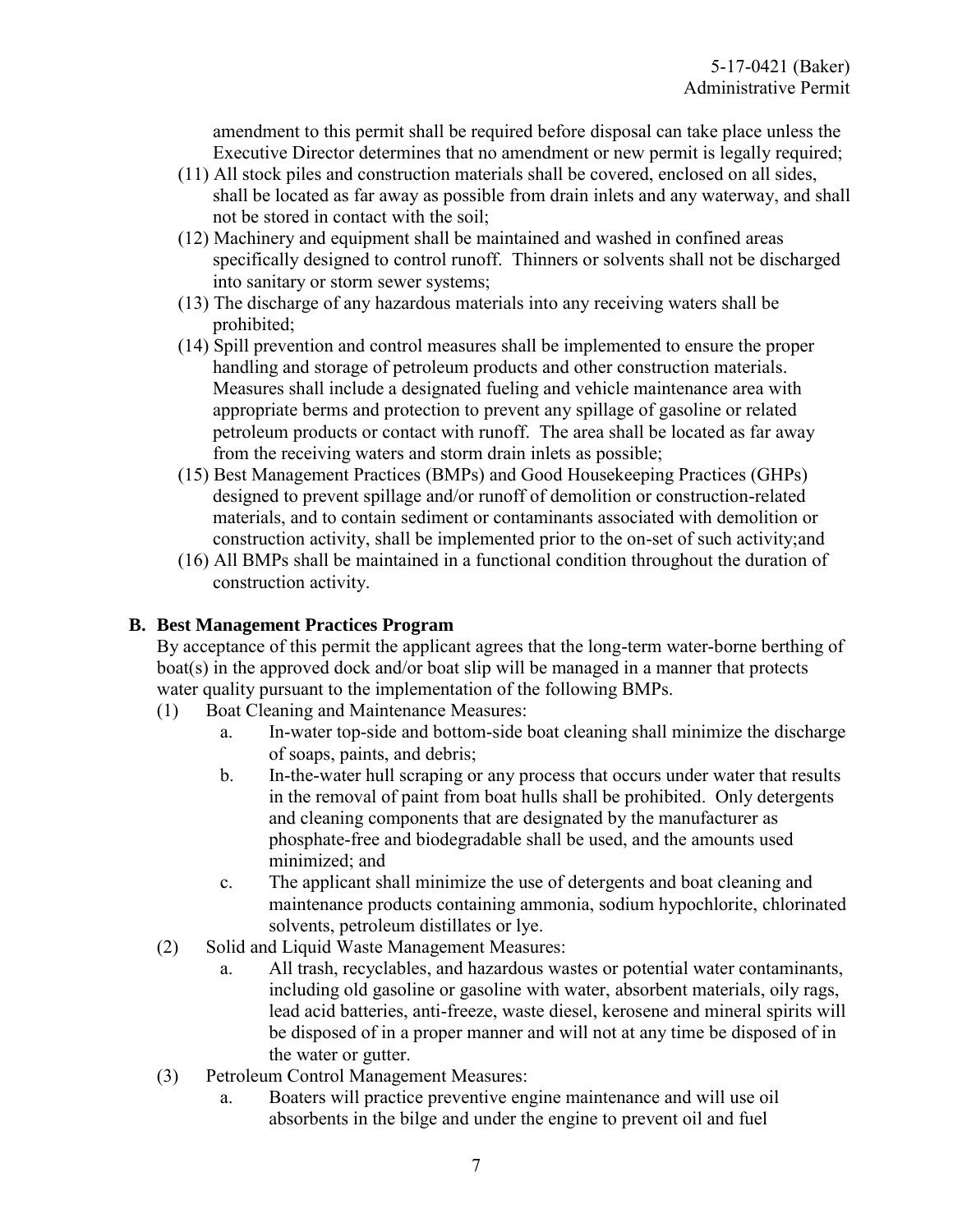discharges. Oil absorbent materials shall be examined at least once a year and replaced as necessary. Used oil absorbents are hazardous waste in California. Used oil absorbents must therefore be disposed in accordance with hazardous waste disposal regulations. The boaters will regularly inspect and maintain engines, seals, gaskets, lines and hoses in order to prevent oil and fuel spills. The use of soaps that can be discharged by bilge pumps is prohibited;

- b. If the bilge needs more extensive cleaning (e.g., due to spills of engine fuels, lubricants or other liquid materials), the boaters will use a bilge pump-out facility or steam cleaning services that recover and properly dispose or recycle all contaminated liquids; and
- c. Bilge cleaners which contain detergents or emulsifiers will not be used for bilge cleaning since they may be discharged to surface waters by the bilge pumps.

#### **2. Pre-and Post-Construction Eelgrass Survey(s)**

**A. Pre Construction Eelgrass Survey**. A valid pre-construction eelgrass (*Zostera marina*) survey shall be completed during the period of active growth of eelgrass (typically March through October). The pre- construction survey shall be completed within 60 days before the start of construction. The survey shall be prepared in full compliance with the "California Eelgrass Mitigation Policy and Implementing Guidelines" dated October 2014 (see

[http://www.westcoast.fisheries.noaa.gov/habitat/habitat\\_types/seagrass\\_info/californ](http://www.westcoast.fisheries.noaa.gov/habitat/habitat_types/seagrass_info/california_eelgrass.html) ia eelgrass.html) adopted by the National Marine Fisheries Service (except as modified by this special condition) and shall be prepared in consultation with the California Department of Fish and Wildlife. The applicant shall submit the eelgrass survey for the review and approval of the Executive Director within five (5) business days of completion of each eelgrass survey and in any event no later than fifteen (15) business days prior to commencement of any development. If the eelgrass survey identifies any eelgrass within the project area which would be impacted by the proposed project, the development shall require an amendment to this permit from the Coastal Commission or a new coastal development permit.

**B. Post Construction Eelgrass Survey**. If any eelgrass is identified in the project area by the survey required in subsection A of this condition above, within 30 days of completion of construction, or within the first 30 days of the next active growth period following completion of construction that occurs outside of the active growth period, the applicant shall survey the project site to determine if any eelgrass was adversely impacted. The survey shall be prepared in full compliance with the "California Eelgrass Mitigation Policy" dated October 2014 (see [http://www.westcoast.fisheries.noaa.gov/habitat/habitat\\_types/seagrass\\_info/californ](http://www.westcoast.fisheries.noaa.gov/habitat/habitat_types/seagrass_info/california_eelgrass.html) ia eelgrass.html) (except as modified by this special condition) adopted by the National Marine Fisheries Service and shall be prepared in consultation with the California Department of Fish and Wildlife. The applicant shall submit the postconstruction eelgrass survey for the review and approval of the Executive Director within thirty (30) days after completion of the survey. If any eelgrass has been impacted, the applicant shall replace the impacted eelgrass at a minimum 1.38:1 ratio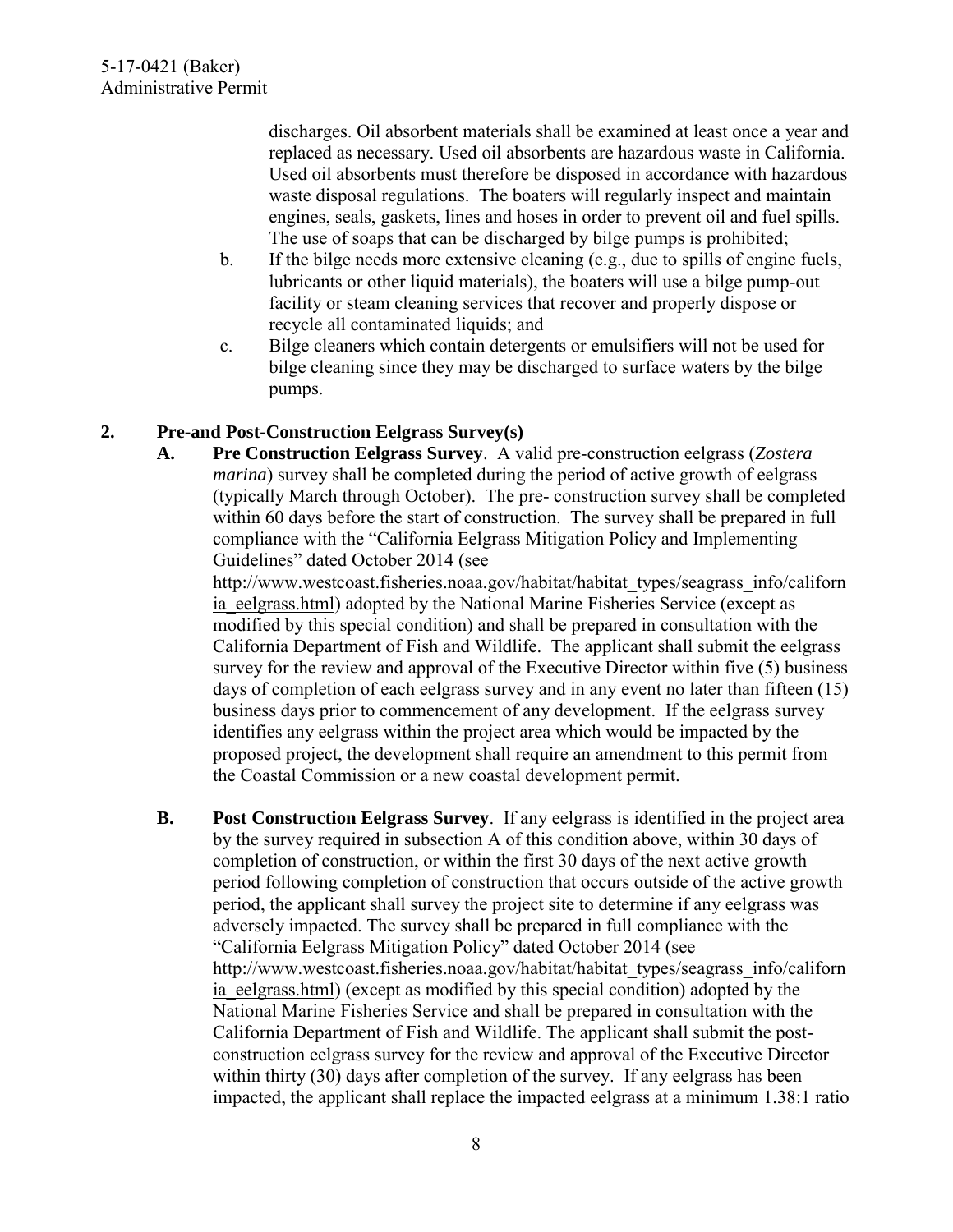<span id="page-8-0"></span>on-site, or at another location, in accordance with the California Eelgrass Mitigation Policy. All impacts to eelgrass habitat shall be mitigated at a minimum ratio of 1.38:1 (mitigation: impact). Any exceptions to the required 1.38:1 mitigation ratio found within the California Eelgrass Mitigation Policy shall not apply. Implementation of mitigation shall require an amendment to this permit or a new coastal development permit unless the Executive Director determines that no amendment or new permit is required.

#### **3. Pre-construction** *Caulerpa Taxifolia* **Survey**

- **A.** Not earlier than 90 days nor later than 30 days prior to commencement or re-commencement of any development authorized under this coastal development permit (the "project"), the applicant shall undertake a survey of the project area and a buffer area at least 10 meters beyond the project area to determine the presence of the invasive alga *Caulerpa taxifolia*. The survey shall include a visual examination of the substrate.
- **B.** The survey protocol shall be prepared in consultation with the Regional Water Quality Control Board, the California Department of Fish and Game, and the National Marine Fisheries Service.
- **C.** Within five (5) business days of completion of the survey, the applicant shall submit the survey:
	- (1) for the review and approval of the Executive Director; and
	- (2) to the Surveillance Subcommittee of the Southern California Caulerpa Action Team (SCCAT). The SCCAT Surveillance Subcommittee may be contacted through William Paznokas, California Department of Fish & Game (858/467-4218) or Robert Hoffman, National Marine Fisheries Service (562/980-4043), or their successors.
- **D.** If *Caulerpa taxifolia* is found within the project or buffer areas, the applicant shall not proceed with the project until 1) the applicant provides evidence to the Executive Director that all *C. taxifolia* discovered within the project and buffer area has been eliminated in a manner that complies with all applicable governmental approval requirements, including but not limited to those of the California Coastal Act, or 2) the applicant has revised the project to avoid any contact with *C. taxifolia*. No revisions to the project shall occur without a Coastal Commission approved amendment to this coastal development permit unless the Executive Director determines that no amendment is legally required.

### **4. Public Rights**

The approval of this permit shall not constitute a waiver of any public rights that exist or may exist on the property. The permittee shall not use this permit as evidence of a waiver of any public rights that may exist on the property.